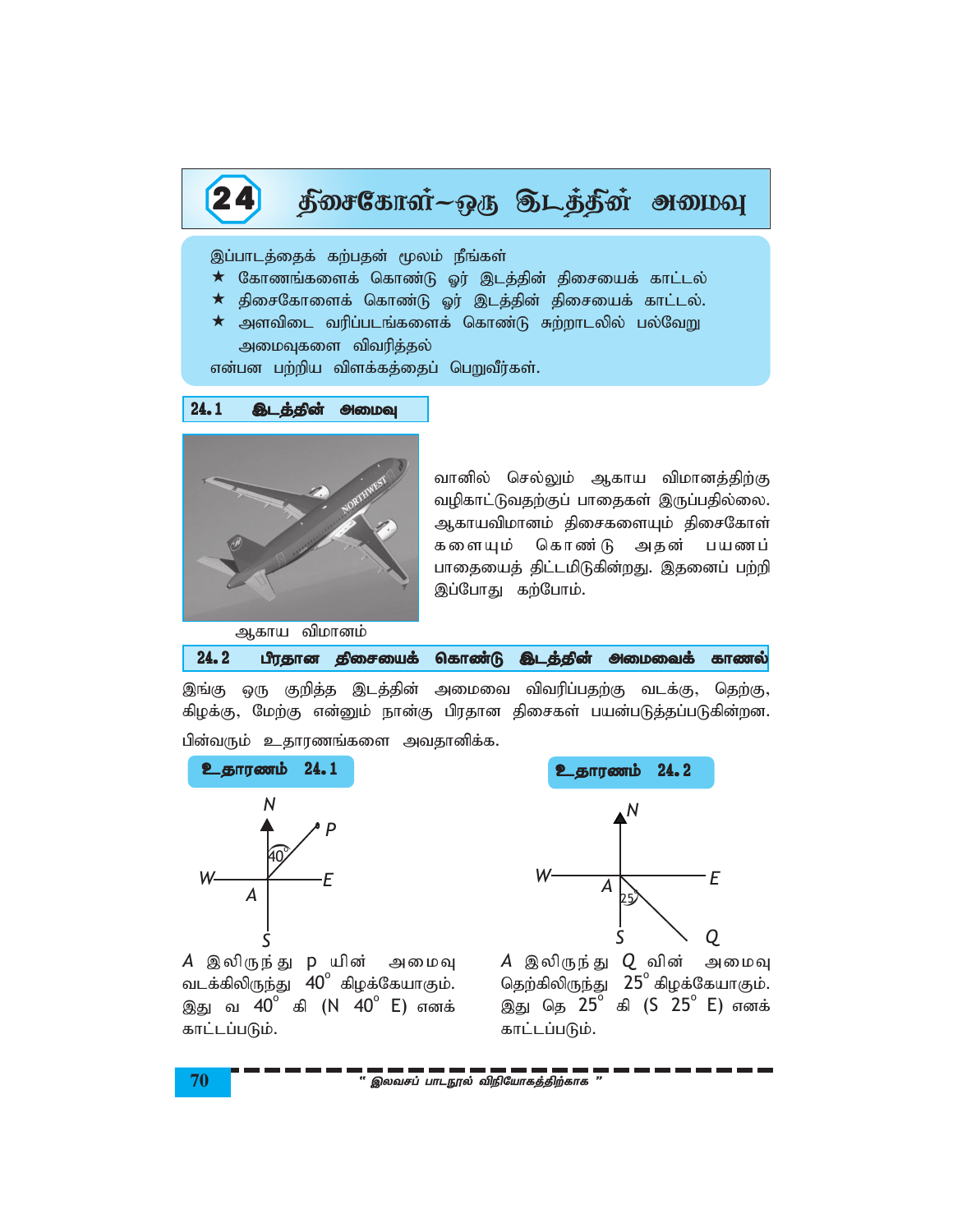



 $A$  இலிருந்து  $R$  இன் அமைவு தெற்கிலிருந்து  $70^{\circ}$  மேற்கேயாகும். இது தெ 70<sup>°</sup> மே (S 70<sup>°</sup> W) எனக் காட்டப்படும்.

 $A$  இலிருந்து  $S$  இன் அமைவு வடக்கிலிருந்து 45<sup>°</sup> மேற்கேயாகும். இது வ 45<sup>°</sup> மே (N 45<sup>°</sup> W) எனக் காட்டப்படும்.



மேற்குறித்த சந்தர்ப்பங்கள் ஒவ்வொன்றிலும் அமைவு வடக்கிலிருந்து அல்லது தெற்கிலிருந்து அதன் இரு பக்கங்களுக்குமான அதாவது மேற்கிற்கான அல்லது கிழக்கிற்கான சுழற்சிக் கோணத்தைக் கொண்டு விவரிக்கப்பட்டுள்ளது. இதற்கேற்ப வடக்கு, தெற்கு என்னும் இரு பிரதான திசைகளைக் கொண்டு கோணங்களைப் பயன்படுத்தி ஒரு பொருளின் அமைவை விவரிக்கலாம்.

மேற்குறித்த உருவில்  $R$  இன் திசை தெற்கிலிருந்து  $\,$   $40^{\circ}$  மேற்கே உள்ளது. அது வடக்கிலிருந்து 220<sup>0</sup> மேற்கே இருப்பதாகவும் தோற்றுகின்றது. எனினும் பிரதான திசைகளைக் கொண்டு ஓர் அமைவைக் காட்டுகையில் அது சிறிய கோணத்தைக் கொண்டு எடுத்துரைக்கப்படும். ஆகவே, *R* இன் அமைவு தெற்கிலிருந்து  $40^{\circ}$  மேற்கேயாகும். அது தெ  $40^{\circ}$  மே (S  $40^{\circ}$  W) என எழுதப்படும்.

# பயீற்சி 24.1

பின்வரும் உருக்களில் புள்ளி  $A$ யிலிருந்து  $J, K, L, M$  என்னும் புள்ளிகளின்  $1<sub>1</sub>$ அமைவுகளைப் பிரதான திசைகளைத் தொடர்புபடுத்தி எழுதுக.



" இலவசப் பாடநூல் விநியோகத்திற்காக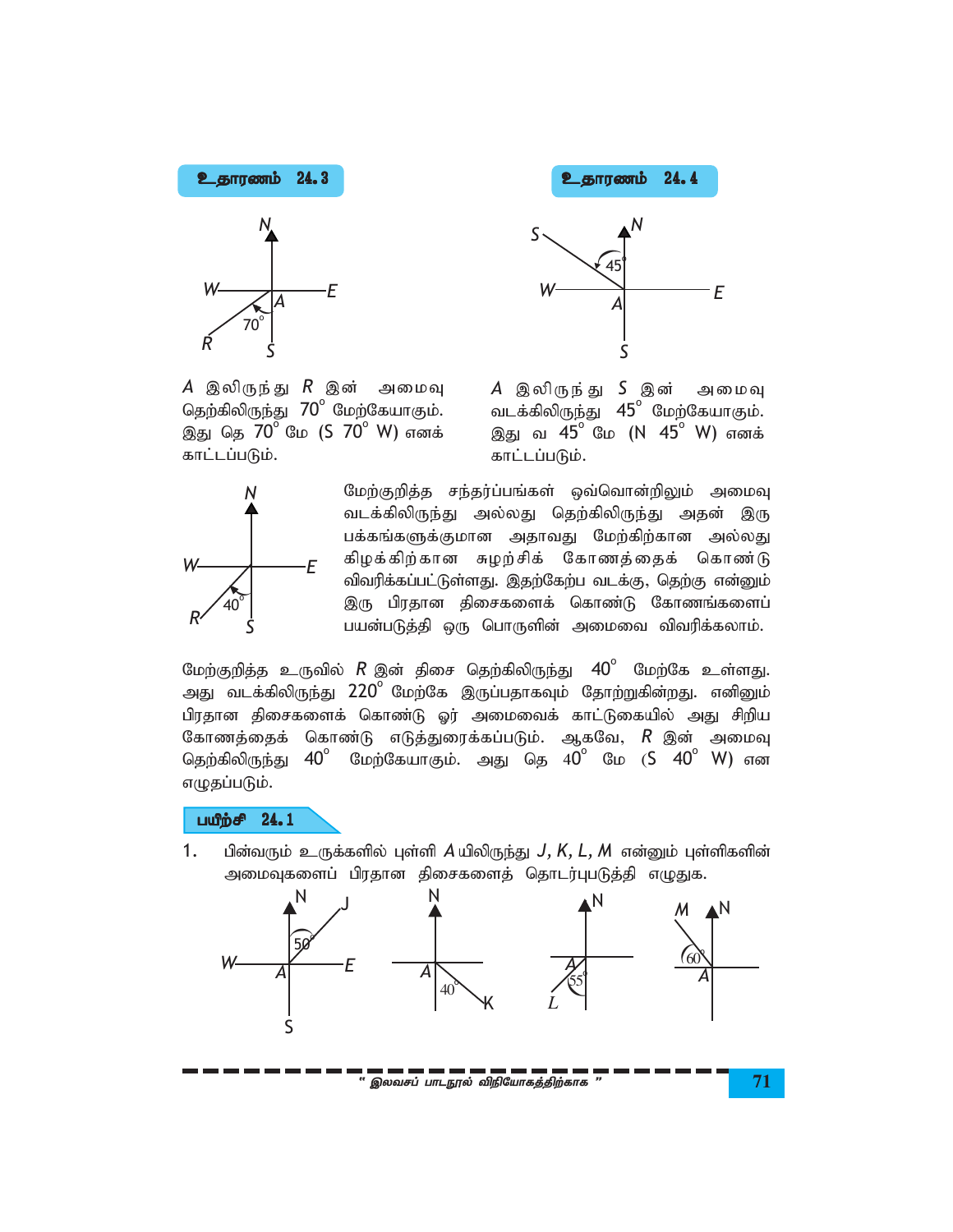- 2. பின்வரும் உபதிசைகளின் அமைவை வடக்கு, தெற்கு என்னும் இரு பிரதான திசைகளைக் கொண்டு காட்டுக.
	- $(i)$  வட கிழக்கு  $(NE)$
	- (ii) தென் கிழக்கு  $(SE)$
	- (iii) தென் மேற்கு  $(SW)$
- 3. பின்வரும் திசைகளைக் காட்டுவதற்கு உருக்களை வரைக. (i) a  $75^{\circ}$  as  $(N 75^{\circ}E)$  (ii)  $\omega_5$  40°  $\omega_6$  (N 40°W) (iii) தெ 65<sup>o</sup> மே (S 65<sup>o</sup>W) (iv) தெ 50<sup>o</sup> கி (S 50<sup>o</sup>E)



கண்டியில் அமைந்துள்ள தொலைக்காட்சி  $\varphi$ ளிபரப்புக் கோபுரத்தின் அமைவு  $A$ யினால் குறிக்கப்பட்டுள்ளது. இதிலிருந்து இலங்கை முழுவதும் ஒளிபரப்பப்படு கின்றது. பிரதான திசைகளைப் பயன்படுத்தி A தொடர்பாக குறிப்பிடப் பட்டுள்ள ஒவ்வொரு நகரத்தினதும் அமைவைக் குறிப்பிடுக.

5.



மேற்குறித்த உருவில் *A* இலிருந்து *P*, *Q*, *R*, *T*, *U*, *V* என்னும் புள்ளிகளின் அமைவை வடக்கு, தெற்கு என்னும் திசைகளைக் கொண்டு எடுத்து-ரைக்க.

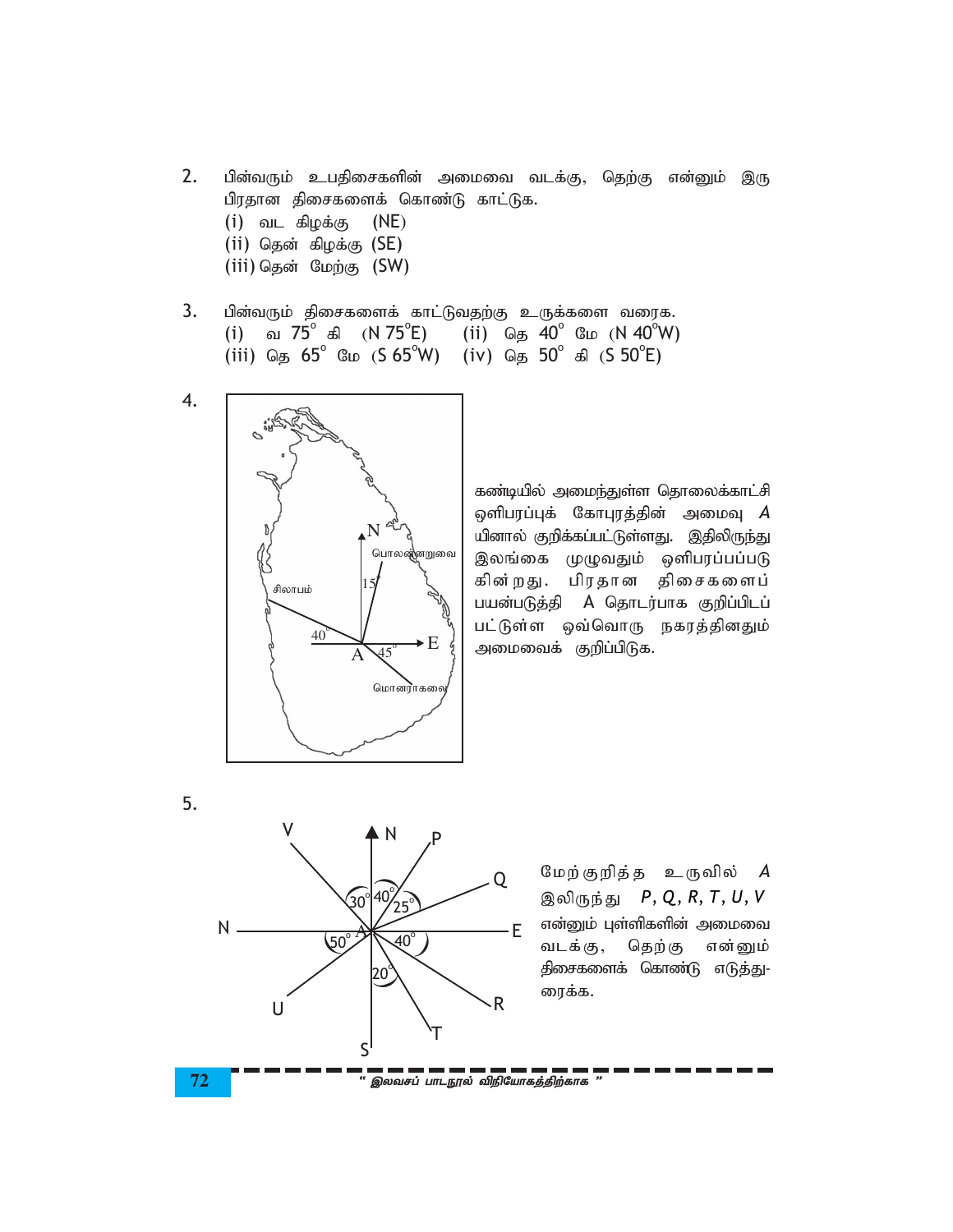### 24.3 திசைகோள்களை கொண்டு இடத்தின் அமைவைக் காணல்

கிடைத் தளத்தில் உள்ள ஓர் இடத்திலிருந்து வேறோர் இடத்தின் அமைவை எடுத்துரைக்கையில் வடக்கு திசை அடிப்படைத் திசையாகக் கொள்ளப்படுகின்றது. திசைகாட்டி என்னும் உபகரணத்தைப் பயன்படுத்தி எந்தவோர் இடத்திலும் வடக்கைக் கண்டுபிடிக்கலாம். அதன் காட்டி வடக்குத் திசையில் இருக்கும். வடக்கிலிருந்து வலஞ்சுழியாக (கடிகாரத்தின் முட்கள் செல்லும் திசை) சுழல வேண்டிய கோணத்தை அளந்து அதனை எடுத்துரைப்பதன் மூலமும் திசையைக் காட்டலாம்.

## திசைகோள்

ஒரு குறித்த இடத்திலிருந்து வேறோர் இடத்தின் அமைவைக் காணும்போது வடக்குத் திசையிலிருந்து நோக்கற் புள்ளிக்கான வலஞ்சுழிச் சுழற்சிக் கோணம் அதன் திசைகோள் எனப்படும்.

இங்கு $\star$  சுழற்சி வடக்குத் திசையிலிருந்து அளக்கப்படும்.

- $\star$  சுழற்சி எப்போதும் வலஞ்சுழியாக அளக்கப்படும்.
- $\bigstar$  சுழற்சிக் கோணம் மூன்று இலக்கங்களில் எடுத்துரைக்கப்படும்.
- $\star$  ஒரே தளத்தில் அமைதல் வேண்டும்.



#### கோணமானி

ஓர் இடத்திலிருந்து வேறோர் இடத்தின் திசைகோளை அளப் பதற்கு கோணமானியைப் பயன் படுத்தலாம். உருவில் கோணமானி காட்டப்பட்டுள்ளது.

அத்தகைய ஒரு கோணமானியைச் செய்யும் முறை பற்றி இப்போது பார்ப்போம்.

' ,ytrg; ghlE}y; tpepNahfj;jpw;fhf " **73** ஒரு தாளில் வட்ட வடிவிலான ஓர் அடரை வெட்டிக்கொள்க. அதன் ஒரு விட்டத்தை வரைந்து, ஒரு முனையை வடக்கு எனக் குறிக்க. இப்போது அவ்வடக்கிலிருந்து ஆரம்பித்து உருவில் உள்ளவாறு பாகைகளில் அளவுகோடிடுக. 0°தொடக்கம் 360° வரைக்கும் குறிக்க வேண்டும். வட்டத்தின் மையம் O இல் ஒரு கம்பி வளையத்தைப் பொருத்தி அதனூடாக ஒரு பேனைக் குழாயைச் செலுத்தி இறுக்குக. பேனைக் குழாய் புள்ளி *O* பற்றிச் சுழலத்தக் கதாகப் பொருத்தப்பட வேண்டும். பேனைக் குழாயை வடக்கு அமைவிற்குத் திசைப்படுத்தி, அதன் தென் முனையில் கண்ணை வைத்து நோக்கத் தொடங்குக. திசைகோள் காணப்பட வேண்டிய பொருளைப் பார்க்கும் வரைக்கும் குழாயைச்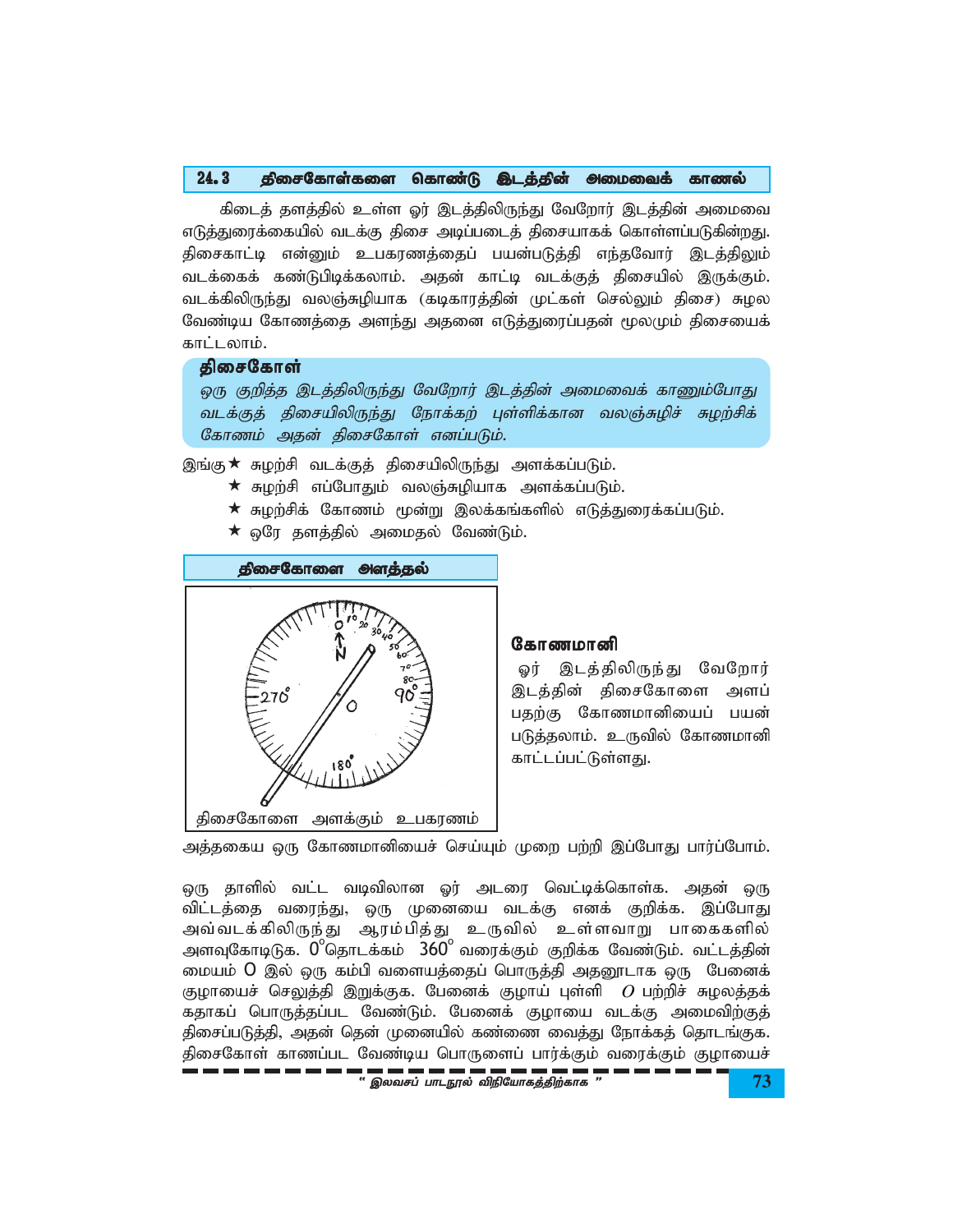சுழற்றி, அது காணப்படும்போது குழாயின் சுழன்றுள்ள கோணத்தின் காட்டி பெறுமானத்தைக் குறித்துக்கொள்க. அது காட்டும் பொருளின் அமைவைக் திசைகோளாகும். பிரதான திசைகளும் உபதிசைகளும் கீழே காட்டப்பட்டுள்ளன.



இப்போது நாம் சில அமைவுகளின் திசைகோள்கள் எடுத்துரைக்கப்பட்டுள்ள முறை பற்றி ஆராய்வோம்.

 $P$  யின்



விலிருந் து

திசைகோள் 070° ஆகும்.

 $\overline{O}$ 



N

 $50<sup>8</sup>$ 

 $180^\circ$ 

 $O$  விலிருந்து  $O$  வின் திசைகோள் 150 $^{\circ}$ ஆகும்.  $(90^{\circ} + 60^{\circ} = 150^{\circ})$  ஆகும்.

 $\mathsf S$ 

 $270^\circ$ 



O விலிருந்து R இன் திசைகோள்  $220^\circ$  ஆகும்.  $(180^{\circ} + 40^{\circ} = 220^{\circ})$  ஆகும்.

உதாரணம் 24.5

உருவில் உள்ள தகவல்களுக்கேற்ப

- (i)  $A$  யிலிருந்து  $B$  யின் திசைகோள்
- (ii)  $B$  யிலிருந்து  $A$  யின் திசைகோள் ஆகியவற்றைக் காண்க.



 $90^\circ$ 



..<br>" இலவசப் பாடநூல் விநியோகத்திற்காக "

 $320^\circ$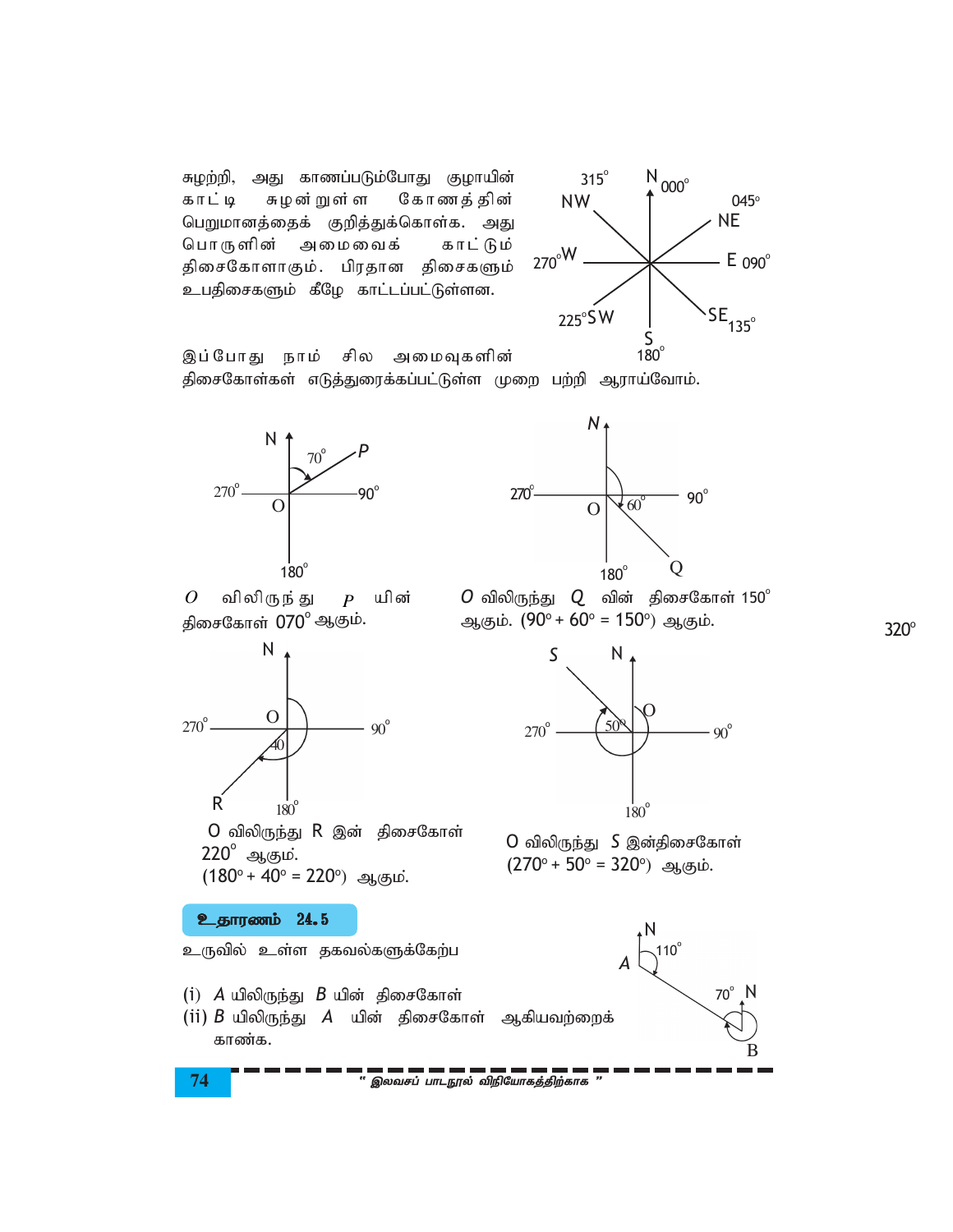- $(i)$  *A* யிலிருந்து *B* யின் திசைகோள் = 110<sup>o</sup>
- (ii) *B* யிலிருந்து *A* யின் திசைகோளைக் காண்போம். ஒரு புள்ளியைச் சுற்றியுள்ள கோணங்களின் கூட்டுத்தொகை  $360^\circ$  ஆகையால், புள்ளி  $B$ யில் வடக்கிலிருந்து  $A$  யிற்கான சுழற்சிக் கோணம்  $360^\circ - 70^\circ$  = 290 $^\circ$  ஆகும். ஆகவே  $\,$   $\,$  B யிலிருந்து *A* யின் திசைகோள் 290<sup>°</sup> ஆகும்.

# $L^2$

1. பின்வரும் உருக்கள் ஒவ்வொன்றிலும் *P* யினால் காட்டப்படும் அமைவிற்கான திசைகோளை எழுதுக.



- 2. பின்வரும் திசைகோள்கள் ஒவ்வொன்றையும் காட்டுவதற்கு ஒவ்வொரு பரும்படிப் படத்தை வரைக.  $(i) 075^{\circ}$  $(ii)$  110 $^{\circ}$  $(iii)$  090 $^{\circ}$  $(iv) 180^{\circ}$ (v)  $215^{\circ}$ (vi)  $270^{\circ}$ (vii)  $310^\circ$ (viii)  $000^\circ$
- 3. ஒரு குறித்த கடற்கரையின் படம் கீழே தரப்பட்டுள்ளது.



<u>ஒரு துறை</u>முகம்  $\vec{A}$  யிலிருந்து புறப்பட்டு வேறொரு துறைமுகம்  $D$ யிற்குச் செல்கின்ற கப்பல் ஒன்றின் பயணப் பாதை உருவில் காணப்படுகின்றது. தரப்பட்டுள்ள திசைகோள்களையும் தூரங்களையும் பயன்படுத்தி *A* யிலிருந்து புறப்படும் கப்பல் *D* யை அடைவதற்குச் செல்ல வேண்டிய பாதையைப் படிமுறையாக எடுத்துரைக்க.